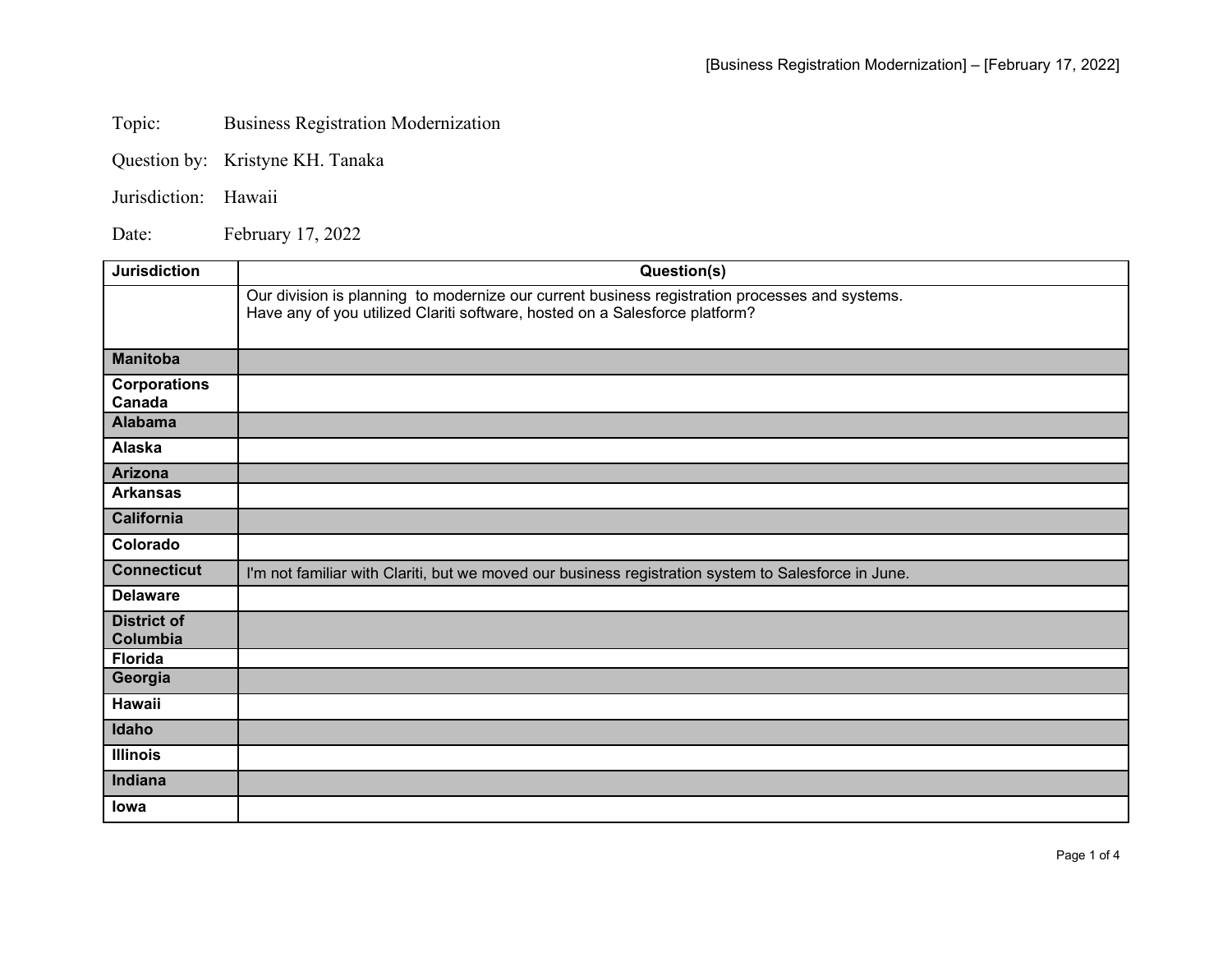| <b>Jurisdiction</b>   | Question(s)                                                                                                                                                                                                                                                                                                                                                                                                                                                                                                                                                                                               |
|-----------------------|-----------------------------------------------------------------------------------------------------------------------------------------------------------------------------------------------------------------------------------------------------------------------------------------------------------------------------------------------------------------------------------------------------------------------------------------------------------------------------------------------------------------------------------------------------------------------------------------------------------|
|                       | Our division is planning to modernize our current business registration processes and systems.<br>Have any of you utilized Clariti software, hosted on a Salesforce platform?                                                                                                                                                                                                                                                                                                                                                                                                                             |
| <b>Kansas</b>         |                                                                                                                                                                                                                                                                                                                                                                                                                                                                                                                                                                                                           |
| Kentucky              |                                                                                                                                                                                                                                                                                                                                                                                                                                                                                                                                                                                                           |
| Louisiana             | We do not currently use that software and have no plans to do so in the future.                                                                                                                                                                                                                                                                                                                                                                                                                                                                                                                           |
| <b>Maine</b>          |                                                                                                                                                                                                                                                                                                                                                                                                                                                                                                                                                                                                           |
| <b>Maryland</b>       | We haven't utilized Clariti software. In case anyone is interested, we currently utilize NIC for the front-end of our business<br>registration systems and front- and back-end of our UCC systems. We're also issuing a competitive bid procurement in the<br>coming months to move our Charter back-end system from the mainframe to the cloud, and to convert from cobol to a more<br>modern programming language. We plan on issuing the initial award to multiple vendors to analyze our code and perform a<br>scope of work, and then will pick one of those vendors to complete the entire project. |
| <b>Massachusetts</b>  |                                                                                                                                                                                                                                                                                                                                                                                                                                                                                                                                                                                                           |
| <b>Michigan</b>       |                                                                                                                                                                                                                                                                                                                                                                                                                                                                                                                                                                                                           |
| <b>Minnesota</b>      | We're not familiar with Clariti Software. The customization of our system, implementation, maintenance and support were all<br>completed internal.                                                                                                                                                                                                                                                                                                                                                                                                                                                        |
| <b>Mississippi</b>    |                                                                                                                                                                                                                                                                                                                                                                                                                                                                                                                                                                                                           |
| <b>Missouri</b>       |                                                                                                                                                                                                                                                                                                                                                                                                                                                                                                                                                                                                           |
| <b>Montana</b>        |                                                                                                                                                                                                                                                                                                                                                                                                                                                                                                                                                                                                           |
| <b>Nebraska</b>       |                                                                                                                                                                                                                                                                                                                                                                                                                                                                                                                                                                                                           |
| <b>Nevada</b>         |                                                                                                                                                                                                                                                                                                                                                                                                                                                                                                                                                                                                           |
| <b>New Hampshire</b>  |                                                                                                                                                                                                                                                                                                                                                                                                                                                                                                                                                                                                           |
| <b>New Jersey</b>     |                                                                                                                                                                                                                                                                                                                                                                                                                                                                                                                                                                                                           |
| <b>New Mexico</b>     |                                                                                                                                                                                                                                                                                                                                                                                                                                                                                                                                                                                                           |
| <b>New York</b>       |                                                                                                                                                                                                                                                                                                                                                                                                                                                                                                                                                                                                           |
| <b>North Carolina</b> | The Business Registration Division is not looking into this software. However, I check around and it appears out budget office<br>has been in contact a Salesforce team to see how they can cover HR, purchasing and other functions. Nothing definitive.                                                                                                                                                                                                                                                                                                                                                 |
| <b>North Dakota</b>   |                                                                                                                                                                                                                                                                                                                                                                                                                                                                                                                                                                                                           |
| Ohio                  |                                                                                                                                                                                                                                                                                                                                                                                                                                                                                                                                                                                                           |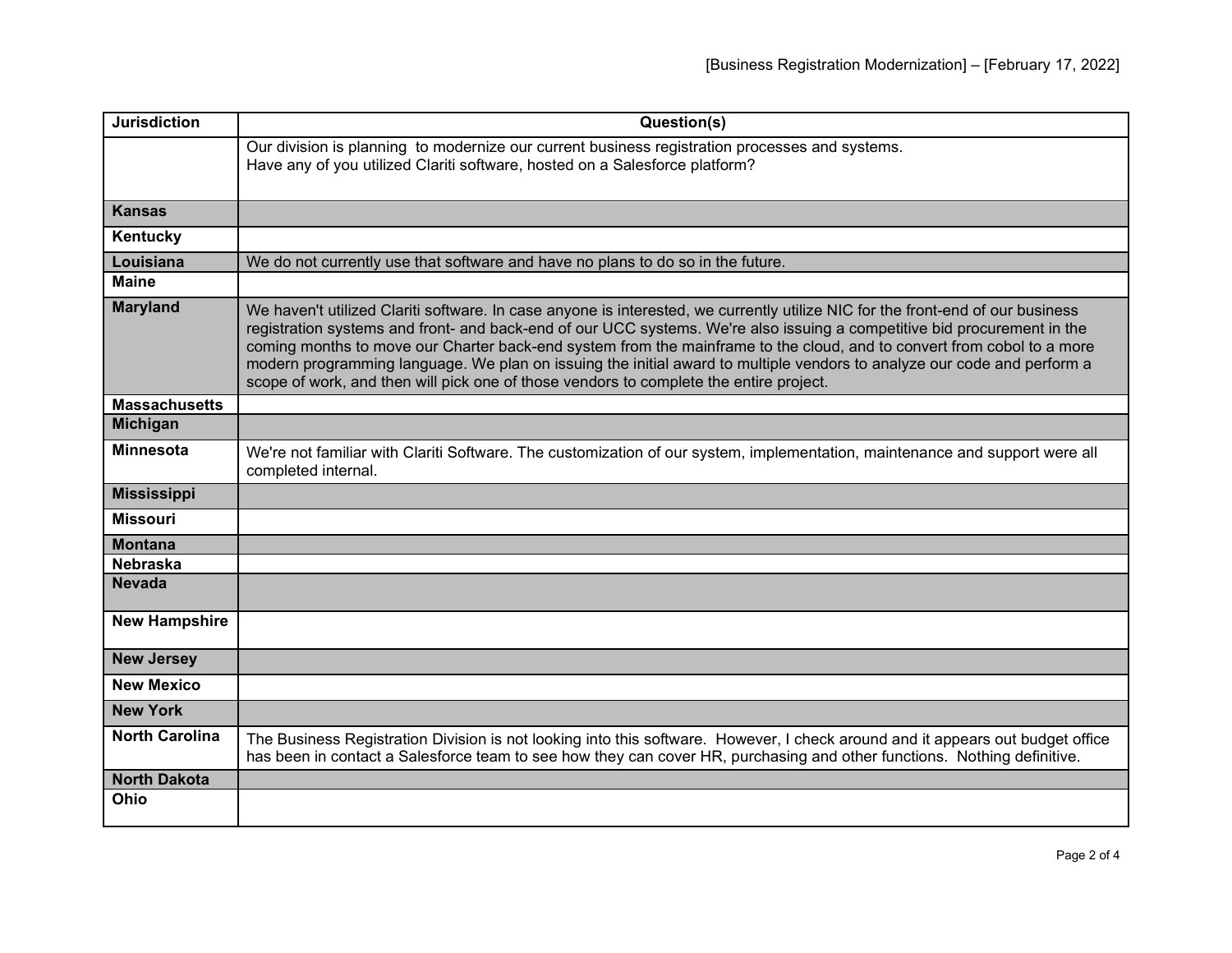| <b>Jurisdiction</b>   | Question(s)                                                                                                                                                                                                           |
|-----------------------|-----------------------------------------------------------------------------------------------------------------------------------------------------------------------------------------------------------------------|
|                       | Our division is planning to modernize our current business registration processes and systems.<br>Have any of you utilized Clariti software, hosted on a Salesforce platform?                                         |
| <b>Oklahoma</b>       |                                                                                                                                                                                                                       |
| Oregon                |                                                                                                                                                                                                                       |
| Pennsylvania          |                                                                                                                                                                                                                       |
| <b>Rhode Island</b>   |                                                                                                                                                                                                                       |
| <b>South Carolina</b> |                                                                                                                                                                                                                       |
| <b>South Dakota</b>   |                                                                                                                                                                                                                       |
| <b>Tennessee</b>      |                                                                                                                                                                                                                       |
| <b>Texas</b>          | Texas is still in its information gathering stages for its modernization project. We do not have experience with Salesforce or<br>Clariti software used on that platform.<br>Good luck on your modernization journey. |
| <b>Utah</b>           |                                                                                                                                                                                                                       |
| <b>Vermont</b>        |                                                                                                                                                                                                                       |
| Virginia              |                                                                                                                                                                                                                       |
| Washington            |                                                                                                                                                                                                                       |
| <b>West Virginia</b>  |                                                                                                                                                                                                                       |
| <b>Wisconsin</b>      |                                                                                                                                                                                                                       |
| Wyoming               |                                                                                                                                                                                                                       |

## **Additional comments:**

## **Full text of email:**

Hi,

Our division is planning to modernize our current business registration processes and systems.